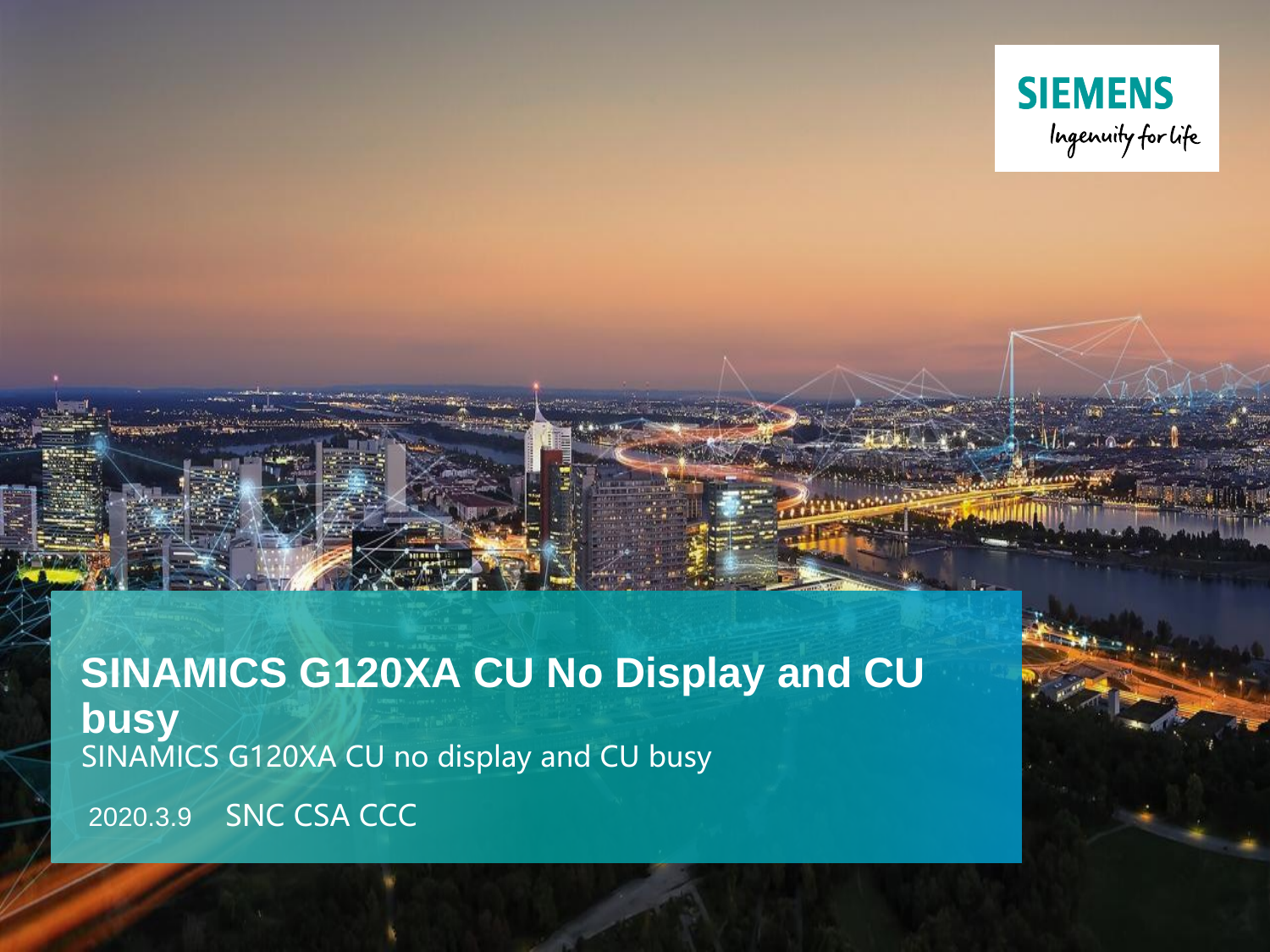## SINAMICS G120XA CU BOP/IOP No display

- 1. Please check that the BOP/IOP is installed on CU reliably, and make sure the terminal is not bent or damaged.
- 2. Please remove BOP/IOP and measure it with DC voltage of multimeter. As shown in figure 1, the third pin (as shown in the figure arrow position, from left to right ) is measured by red probe, and the black probe is pointed on the metal shell of connector. **Note: do not touch the metal shell by mistake when measuring the red probe.** The normal voltage value should be about 14V.
- 3. As shown in figure 2, please check whether the internal cable (white head and black wire) is falling off due to vibration.
- 4. Apply for service, and return to the factory for maintenance.